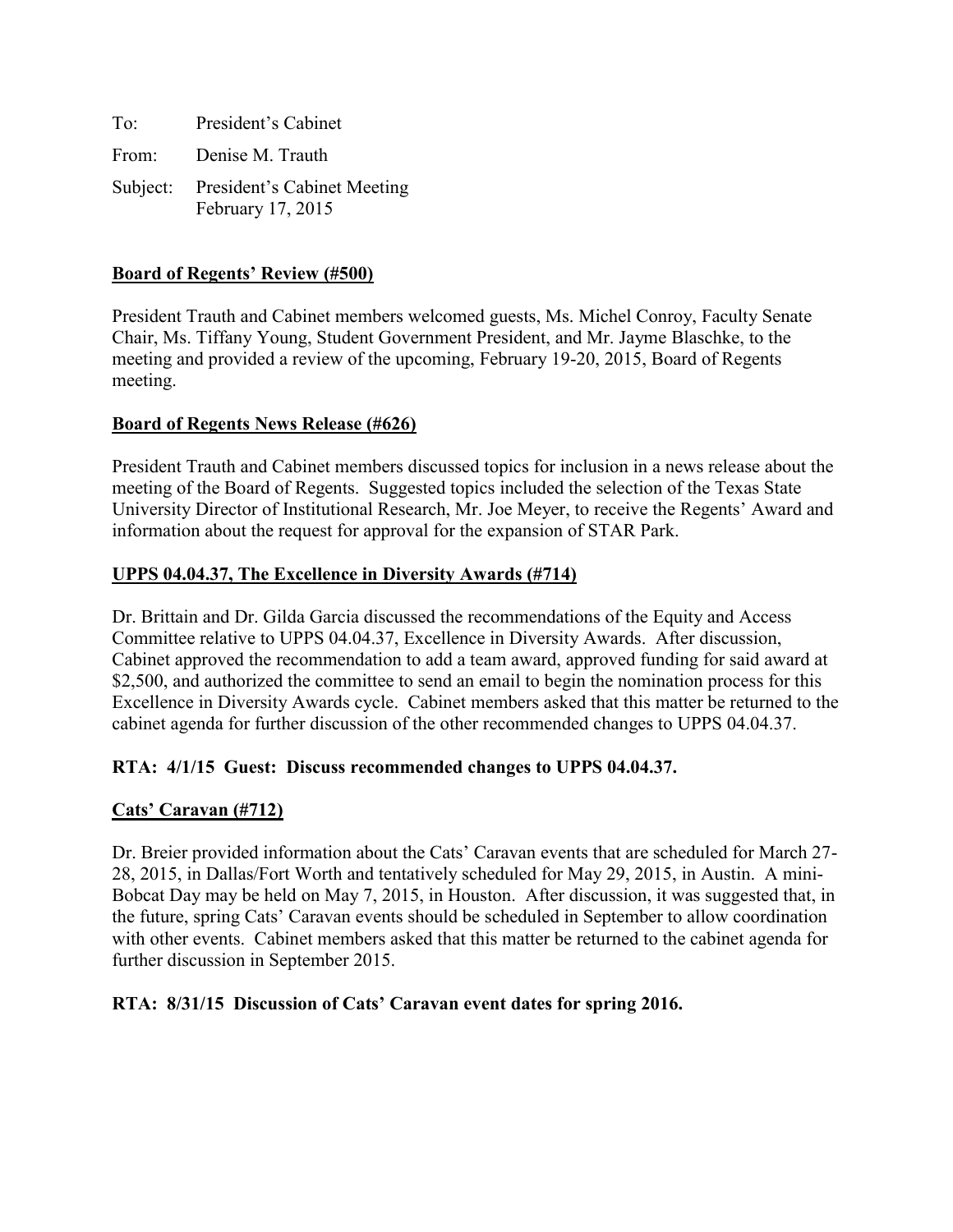### **Cates Room Repurposing**

Mr. Nance provided Cabinet members with a handout that contained a proposal to convert Old Main 320 from a meeting room to instructional space. He explained that there was no Memorandum of Understanding in place at the time of the naming of the room that would prevent the proposed conversion. After discussion, Cabinet approved the conversion proposal.

Mr. Nance also provided Cabinet members with a handout that contained a budget estimate and a scope of work relative to the Alkek Theater Renovation Project. After discussion, the Cabinet agreed that the project should proceed.

### **President's Update (#556)**

President Trauth announced that the search process for a VPFSS would re-start and that the University would engage a search firm to assist with the process.

President Trauth informed Cabinet that she provided testimony before the Senate Finance Committee on February 12, 2015.

President Trauth informed Cabinet that at the Board of Regents Planning and Construction subcommittee meeting, members of the subcommittee discussed methods that could be used by the Board of Regents to acknowledge donor gifts.

President Trauth informed Cabinet that the topic of Student Service Fees was on the Board of Regents' agenda for the meeting with the Presidents.

#### **Significant Issues (#01)**

Provost Bourgeois reported that freshman applications and acceptances, for the fall 2015 semester, were up and there was also an increase in housing contracts.

Mr. Nance reported that auditors from the Immigration and Naturalization agency were on campus conducting a compliance audit.

Mr. Nance reported that the TECQ is requiring that all employees be trained about water runoff and storm water drainage and that a system is now being developed to comply with that requirement.

Dr. Smith discussed an idea that had been presented to her, to create a Center for Students in Recovery and explained that there is a donor that is willing to purchase property on which to locate the center. After discussion, Cabinet determined that it did not want to pursue this opportunity at this time.

Dr. Brittain reported that the Texas Tribune is planning to hold a conference on water issues on March 10, 2015, and is looking for a room on campus to hold the conference.